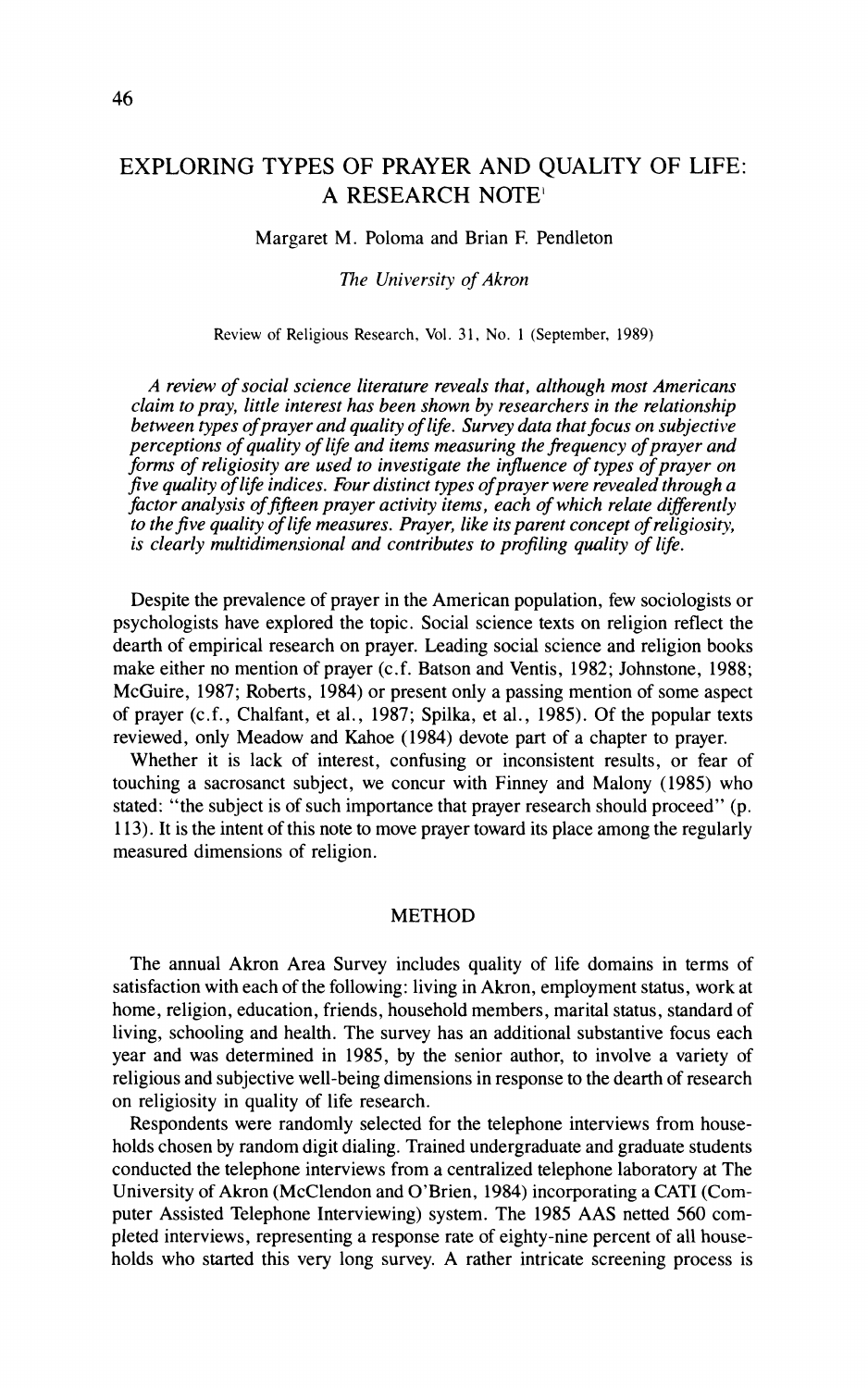employed at the beginning of the survey to identify the sex and head-of-household status needed for the respondent so certain households contacted were not interviewed. Even when these are included in an overall response rate, fifty-four percent of all households initially contacted completed all or part of the survey, surpassing the fifty percent overall response rate needed to establish generalizability (Babbie, 1986).

# Variable Measurements

Four semantic differential scales with values ranging from one to seven were used to measure the respondent's subjective satisfaction with each of the eleven quality of life domains noted above. The questions in each domain asked the respondent to evaluate how disappointing/rewarding, miserable/enjoyable, boring/ interesting, and dissatisfying/satisfying he or she found each domain. A single quality of life measure is created for each domain by averaging the responses to the four items within each set.

This same semantic differential was used to allow the respondent to describe his or her life in general, resulting in a composite life satisfaction indicator. In addition to life satisfaction, three other measures of well-being were constructed: negative affect. existential well-being, and a single-item question on happiness. For all scales except negative affect, a higher number coincides with positive descriptions of life (enjoyable, interesting, rewarding or satisfying). A larger value on the negative affect scale reflects greater sadness, loneliness, tenseness and fearfulness. (Appendix A lists factor loadings, reliabilities, and scale items).

The religiosity measures include both subjective perceptions and objective indicators. The subjective measures include two indexes, one of religious experiences in prayer (prayer experiences) and one measuring satisfaction with the respondent's state of religiosity (religious satisfaction). Recognizing that prayer is an ambiguous and poorly-defined phenomenon, fifteen questions tapping private prayer activities also were included in the survey. (Appendix A describes the religiosity measures).

Measures of types of prayer are included because researchers have paid surprisingly little attention to measuring what it is people do when they pray. Following work by Heiler (1958) and Pratt (1930) (see also Meadow and Kahoe, 1984). fifteen prayer activity items from the AAS 85 were factor analyzed using oblimin and varimax rotation with principal components to extract the factors. As may be seen in Table 1, prayer takes four distinct forms.

None of the fifteen items was multidimensional across two or more factors. Only ritual prayer has a borderline reliability coefficient while the other three types of prayer demonstrate strong internal reliability. As theorized by Heiler (1958) and Pratt (1930), and reiterated by Meadow and Kahoe (1984), the meditative prayer index includes components of intimacy and personal relationship with the divine like "being in the presence of God," "thinking about God," and "adoring, reflecting and communicating." The other three types of prayer (ritual, colloquial, and petitionary) all refer to more active, verbal, or intercessional forms of prayer. Ritual prayer attempts to measure the recitation of prepared prayers available through reading or from memory. Petitionary prayer taps requests to meet specific material needs of self and friends. Colloquial prayer incorporates within its conversational style petitionary elements of a less concrete and specific form than those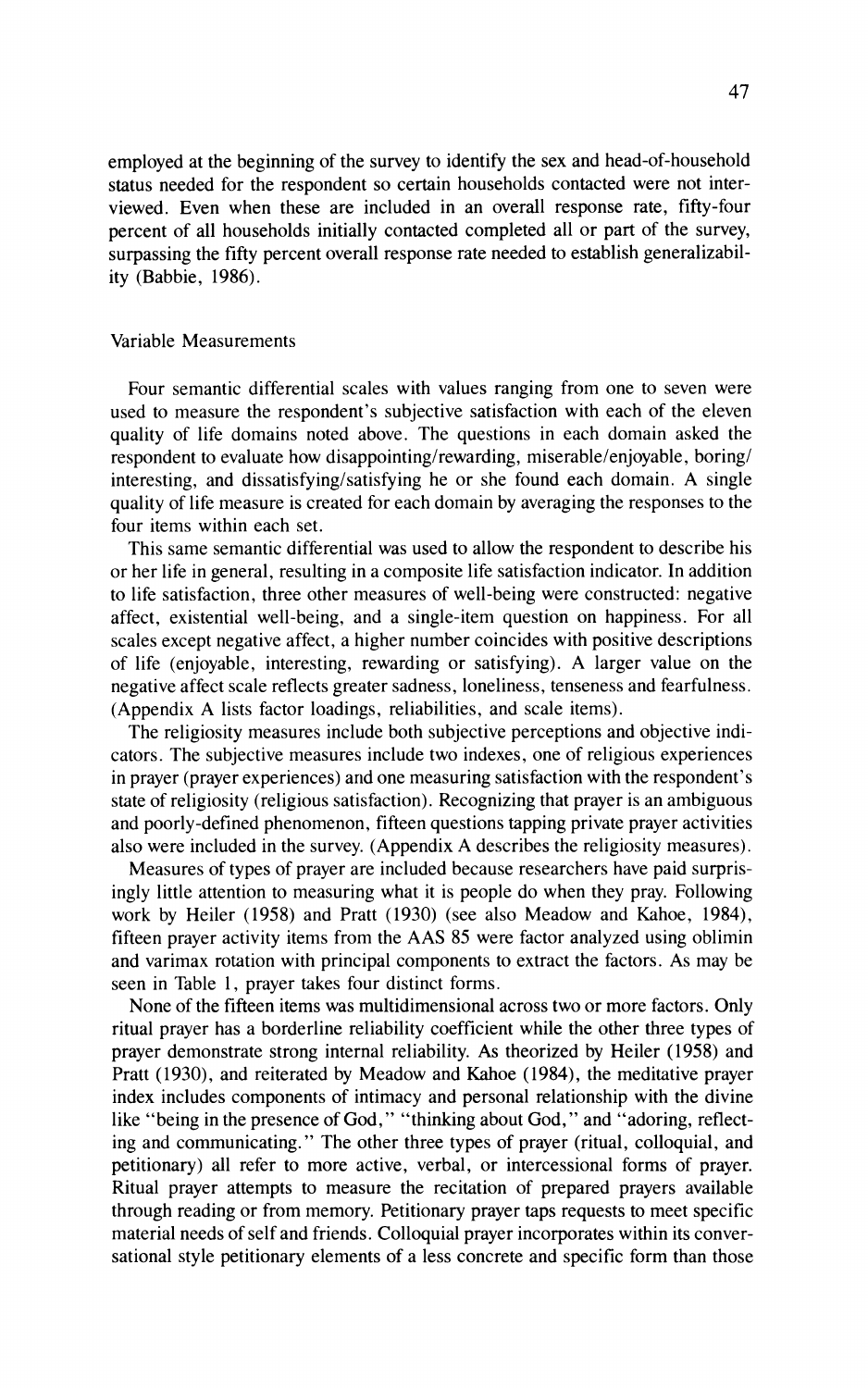| r |  |
|---|--|
|---|--|

TYPES OF PRAYER

| Factor 1: Meditative Prayer                                                      | Factor Loading<br>(Varimax Rotation) |
|----------------------------------------------------------------------------------|--------------------------------------|
| How often do you spend time just "feeling" or                                    |                                      |
| being in the presence of God?                                                    | .71                                  |
| How often do you spend time just quietly thinking                                |                                      |
| about God?                                                                       | . 71                                 |
| Spend time worshipping or adoring God?                                           | .55                                  |
| Spend time reflecting on the Bible?                                              | .52                                  |
| Ask God to speak and then listen for his answer?                                 | .45                                  |
|                                                                                  | (Cronbach's alpha=.81)               |
| Factor 2: Ritualist Prayer                                                       |                                      |
| How often do you read from a book of prayers?                                    | .72                                  |
| How often do you recite prayers that you have                                    |                                      |
| memorized?                                                                       | .51                                  |
|                                                                                  | (Cronbach's alpha=.59)               |
| Factor 3: Petitionary Prayer<br>How often do you ask God for material things you |                                      |
| may need?                                                                        | . 86                                 |
| Ask for material things your friends or relatives                                |                                      |
| may need?                                                                        | .70                                  |
|                                                                                  | (Cronbach's alpha=.78)               |
| Factor 4: Colloquial Prayer                                                      |                                      |
| How often do you ask God to provide guidance                                     |                                      |
| in making decisions?                                                             | .67                                  |
| Thank God for his blessings                                                      | .66                                  |
| Ask God to forgive you your sins?                                                | .65                                  |
| Talk with God in your own words?                                                 | .57                                  |
| Ask God to lessen world suffering?                                               | .55                                  |
| Spend time telling God how much you love him?                                    | .52                                  |
|                                                                                  | (Cronbach's alpha=.85)               |

found in petitionary prayer. These include asking for God's guidance, blessings, forgiveness, and lessening of the world's suffering. It also includes conversational prayers of thanksgiving and love.

The factor analysis provides strong empirical support for the theorized nature of meditative prayer and also clearly demonstrates the multidimensionality of "verbal" prayer by empirically forming three types of verbal prayer. The nature of prayer obviously cannot be captured by the dichotomous descriptions found previously in the literature. The conterminous effects of types of prayer, two other measures of religiosity and sociodemographic variables on quality of life measures are explored next.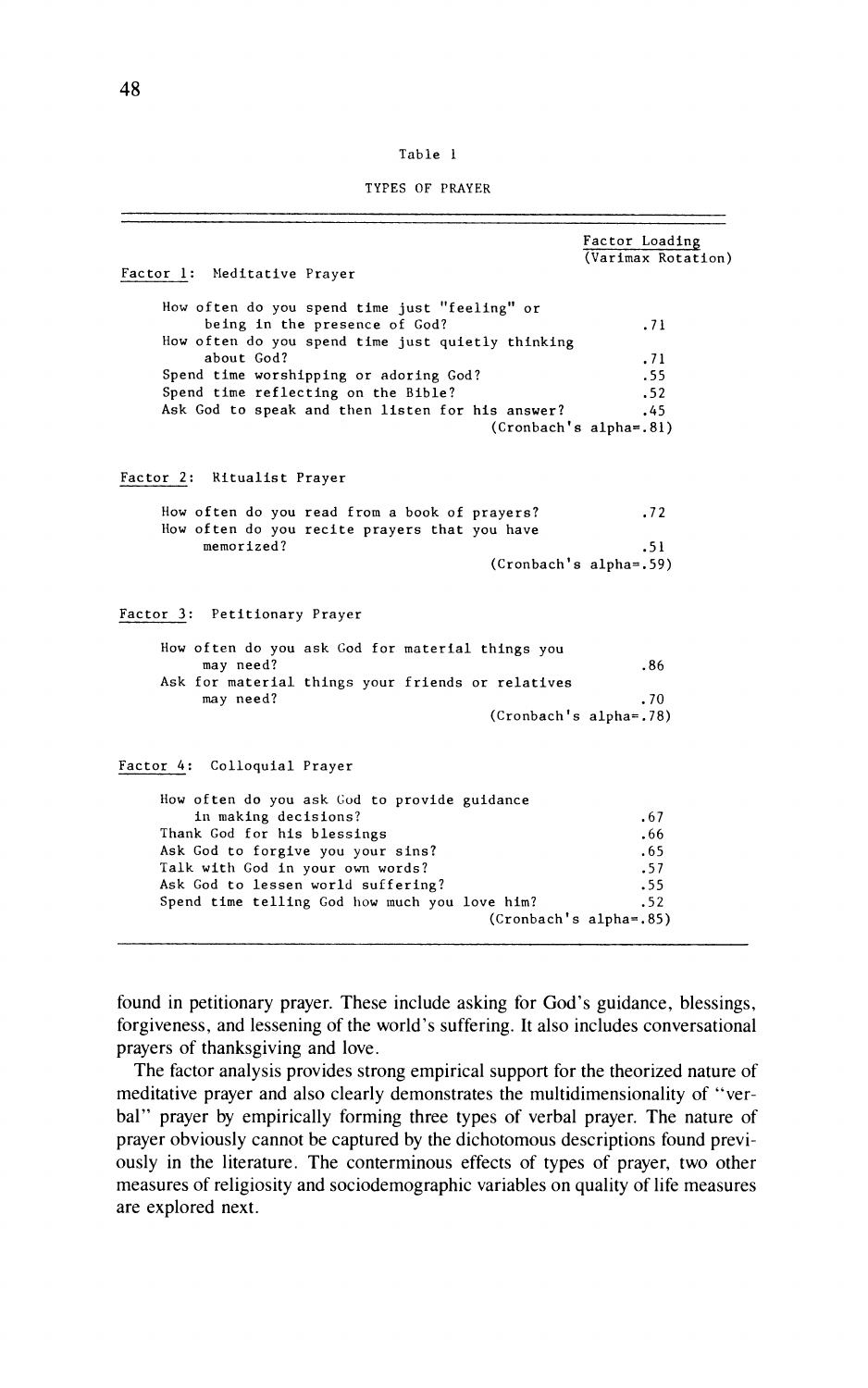# Types of Prayer and Quality of Life

Each of the five types of quality of life were regressed on six prayer measures, including the four types of prayer, the frequency of prayer, and prayer experiences to determine whether patterns of absolute or relative differences exists. It is acknowledged. given the exploratory nature of this note, that these relationships may be non-recursive. Results of these regressions are shown in Table 2.

Although prayer experiences generally are better predictors of quality of life than any one of the four types of prayer, a close reading of Table *2* reveals some important information about the relationships among types of prayer and quality of life. Meditative prayer, the data indicate, is moderately (although significantly) related with the existential dimension of quality of life  $(B = .13)$  and religious satisfaction  $(B = .34)$ , but none of the verbal types of prayer affect these two measures of quality of life. Ritual prayer alone demonstrates a positive relationship with negative affect ( $B = .14$ ), suggesting that those who engage solely in this type

|                                             |                      |        |                           |        |           | Dependent Measures of Quality of Life |                    |        |                           |        |
|---------------------------------------------|----------------------|--------|---------------------------|--------|-----------|---------------------------------------|--------------------|--------|---------------------------|--------|
| Types of                                    | Life<br>Satisfaction |        | Existential<br>Well-Being |        | Happiness |                                       | Negative<br>Affect |        | Religious<br>Satisfaction |        |
| Prayer                                      | Beta                 | Sig.   | Beta                      | Sig.   | Beta      | Sig.                                  | Beta               | Sig.   | Beta                      | Sig.   |
| Meditative                                  | $-01$                | 94     | 13                        | $05*$  | $-01$     | 87                                    | 02                 | 83     | 34                        | $001*$ |
| Ritualist                                   | $-00$                | 96     | 04                        | 35     | $-03$     | 47                                    | 14                 | $004*$ | 03                        | 41     |
| Petitionary                                 | 00                   | 99     | $-04$                     | 42     | $-03$     | 60                                    | 09                 | 06     | $-03$                     | 38     |
| Colloquial                                  | 10                   | 14     | 10                        | 12     | 15        | $02*$                                 | $-00$              | 96     | 06                        | 25     |
| Freqpray                                    | $-07$                | 22     | 01                        | 92     | $-14$     | $02*$                                 | 04                 | 56     | 13                        | $01*$  |
| Prayexp                                     | 18                   | $01*$  | 16                        | $01*$  | 20        | $002*$                                | $-07$              | 26     | 16                        | $002*$ |
| R                                           | 21                   |        | 35                        |        | 24        |                                       | 17                 |        | 60                        |        |
| $Adj.R^2$                                   | 03c                  |        | 11c                       |        | 04c       |                                       | 02c                |        | 36c                       |        |
| Types of<br>Prayer and<br>Sociodemographics |                      |        |                           |        |           |                                       |                    |        |                           |        |
| Meditative                                  | 05                   | 54     | 16                        | $03*$  | 05        | 48                                    | $-02$              | 79     | 33                        | $001*$ |
| Ritualist                                   | $-01$                | 91     | 04                        | 36     | $-03$     | 48                                    | 14                 | $003*$ | 03                        | 51     |
| Petitionary                                 | 02                   | 75     | $-03$                     | 50     | $-01$     | 96                                    | $-05$              | 28     | $-04$                     | 33     |
| Colloquial                                  | 08                   | 27     | 09                        | 17     | 14        | $04*$                                 | $-04$              | 62     | 05                        | 39     |
| Freqpray                                    | $-09$                | 16     | 01                        | 85     | $-05$     | 31                                    | $-06$              | 23     | $-06$                     | 14     |
| Prayexp                                     | 19                   | $003*$ | 16                        | $01*$  | 05        | 29                                    | 14                 | $003*$ | 04                        | 34     |
| Education                                   | $-12$                | $02*$  | $-05$                     | 34     | 02        | 67                                    | $-05$              | 27     | 06                        | 10     |
| Sex                                         | 09                   | $05*$  | 0 <sub>1</sub>            | 81     | 24        | $001*$                                | $-23$              | $001*$ | $-01$                     | 73     |
| Race                                        | 06                   | 19     | $-06$                     | 15     | 02        | 60                                    | $-14$              | $002*$ | 08                        | $03*$  |
| Income                                      | 25                   | $001*$ | 17                        | $001*$ | $-14$     | $02*$                                 | 02                 | 72     | 12                        | $02*$  |
| Age                                         | 02                   | 66     | $-01$                     | 84     | 21        | $001*$                                | $-06$              | 32     | 16                        | $003*$ |
| $\mathbb{R}$                                | 32                   |        | 38                        |        | 32        |                                       | 35                 |        | 62                        |        |
| Adj.R                                       | 08c                  |        | 13c                       |        | 08c       |                                       | 10c                |        | 37c                       |        |

| Table 2 |  |  |  |  |                                                                       |  |  |  |  |
|---------|--|--|--|--|-----------------------------------------------------------------------|--|--|--|--|
|         |  |  |  |  | MEASURES OF QUALITY OF LIFE REGRESSED ON TYPES OF PRAYER <sup>@</sup> |  |  |  |  |

\*Astericks are included to help identify the significant coefficients. Sex is coded 1=male and 2=female. Race is coded 1=white and 2=nonwhite. **<The F value associated with each equation is significant at** p5.001 **except hor tile negative aifect equation in the top half of the table. Here** pS.01 **-Uecinals are left out to enhance readability.**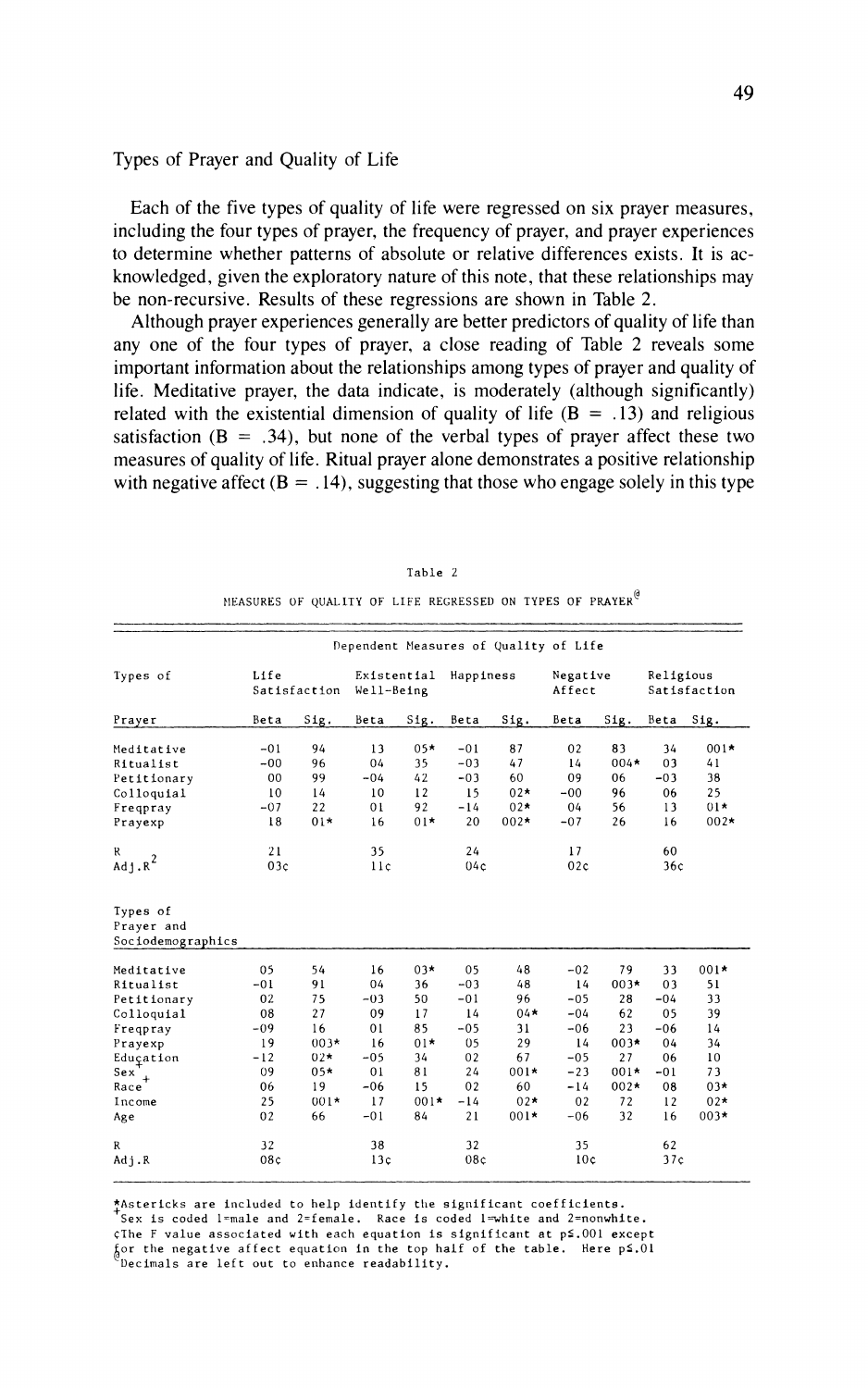of prayer are more likely to be sad, lonely, depressed and tense. Only colloquial prayer is a predictor of happiness  $(B = .15)$ .

The same measures of prayer experiences and prayer types retain their statistical significance with all five measures of quality of life even after the sociodemographic variables are controlled. When the sociodemographics are added, however, a more accurate profile is provided of those with higher scores on quality of life measures. People with high general life satisfaction, for example, tend to have lower levels of education, relatively higher income, and higher frequencies of prayer experiences. Persons with a higher income who have prayer experiences and who engage in meditative prayer are more likely to score higher on the existential quality of life scale. In other words, those with higher incomes and more frequent prayer experiences, who engage in meditative prayer, believe they have a meaning, purpose, and sense of direction in life. Those who said they were most happy with their lives, taking all things together, had high incomes, engaged in the colloquial form of prayer, often have prayer experiences, but paradoxically pray less frequently. Those who score highly on negative affect (reflecting sadness, loneliness, tenseness and fearfulness), tend to be younger females with lower incomes who engage in ritual forms of prayer. Those who scored higher on religious satisfaction were those who were older, prayed more frequently, had prayer experiences, and engaged in meditative prayer.

# **Conclusions**

Certain conclusions may be drawn from these findings. First, frequency of prayer (the item used when prayer is measured) appears to be a weak predictor of quality of life and is not without ambiguity. Its negative relationship with happiness and positive relationship with religious satisfaction (the two equations in which frequency of prayer was statistically significant) suggests that those who report higher happiness scores do not pray as frequently as those who have lower happiness scores. When they do pray, they are more likely to use a conversational, verbal prayer style than any other form. The bivariate relationship between frequency of prayer and happiness is positive and nonsignificant; it becomes negative and significant when controls are introduced, reflecting some ambiguity in its effect on happiness. It may be that when a person is unhappy, he or she may turn to prayerbut saying prayers without corresponding prayer experiences is not likely to alleviate the unhappy feelings. On the other hand, those who pray frequently and who do have prayer experiences are more likely to score highly on religious satisfaction. They also are likely to rely on meditative prayer forms rather than verbal ones.

What appears to be more important than the frequency of prayer is what one actually does during prayer (meditative, ritualist. petitionary, or colloquial) and what happens when one prays (prayer experience). Having prayer experiences is consistently related to the five measures of quality of life, failing to demonstrate significance only for negative affect. Meditative prayer, by itself, is related to two measures of quality of life: existential well-being and religious satisfaction. while petitionary prayer relates to none. Colloquial prayer, however, is the only prayer form that effects happiness, and ritual prayer is the lone type of prayer effecting negative affect.

It is interesting to note that, with the exception of life satisfaction, each of the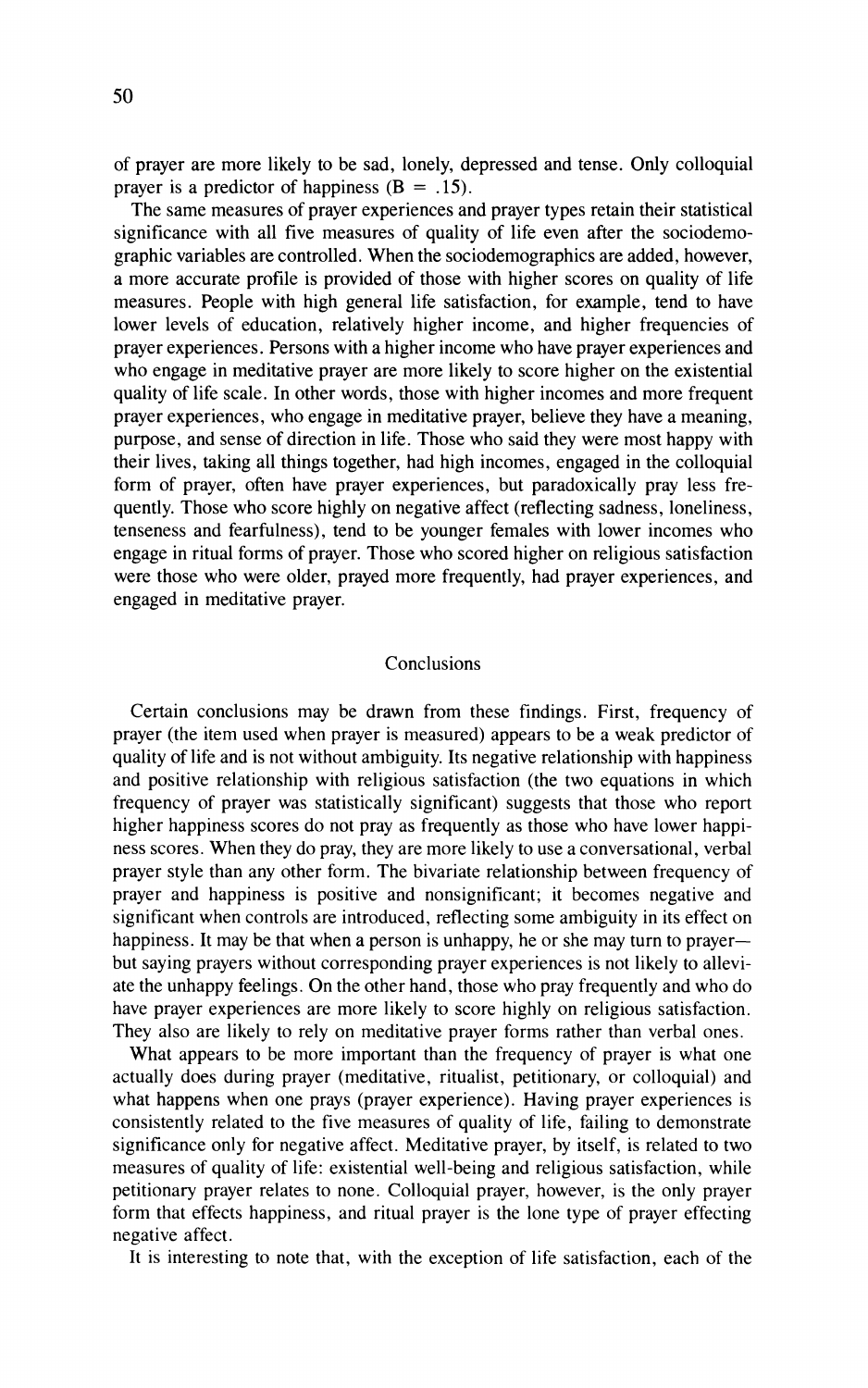QOL measures is influenced by only one type of prayer; none are effected by two or more. Existential quality of life is effected by meditative prayer, negative affect by ritual prayer, happiness by colloquial prayer, and religious satisfaction by, again, meditative prayer.

The influence of meditative prayer on the existential dimension is predicted by theories on the function of religion. It would be expected that the "meaning of life" component of the existential dimension should be influenced by the contemplative nature of meditative prayer. When one scores highly on negative affect (reflecting sadness, loneliness, tenseness) one engages in the only kind of prayer they know ritual. If one is "feeling down" you tend to engage in the routine of ritual prayer, not in the more demanding forms of verbal or meditative prayer which require skills previously developed by the person praying. Happiness is not really a religious issue; there is no promise of earthly happiness among the major religions represented in this sample ("eternal" happiness is not earthly happiness). Thus, the effect of colloquial prayer on happiness may reflect more of a disposition toward an active, expressive personality.

The different dimensions of quality of life tapped in this study show differing relationships with forms of prayer but a consistent and positive relationship with prayer experience. While these findings on types of prayer are important, we make the call for additional research on the relationship between prayer and well-being. With cross-sectional data such as these. causality is difficult to unravel. Our model has assumed that various forms of prayer have "caused" changes in perceptions in well-being. It could be convincingly argued that perceptions of QOL lead people to pray-and to pray in a certain fashion. In other words, the model may be nonrecursive. Longitudinal data are needed to unravel this relationship. In addition, it is necessary to explore further the relationship between alternative measures of religiosity and QOL. The impact of types of prayer as a devotional measure, prayer experience as an experiential measure, and ritual as public prayer (Wimberly. 1978) might be especially relevant topics to pursue.

# Summary and Discussion

This paper has empirically identified four types of prayer, (one meditative and three verbal), providing partial support for conceptual schemes developed previously. An important finding is that each prayer type, except petitional prayer. provides a unique contribution to four of the five measures of quality of life.

It is apparent that the often used item "frequency of prayer" glosses over the important questions of "What do you do when you pray" or "How do you pray." as opposed to "How often do you pray?" Prayer, like religiosity and well-being, is multidimensional. There now is empirical support for such a contention.

Prayer, the focus of this paper, has been omitted in most research, including quality of life research. This paper identifies not only the multidimensional nature of prayer but also its importance to profiling quality of life. It can be said that religiosity and prayer, without question, contribute to one's quality of life and perceptions of quality of life.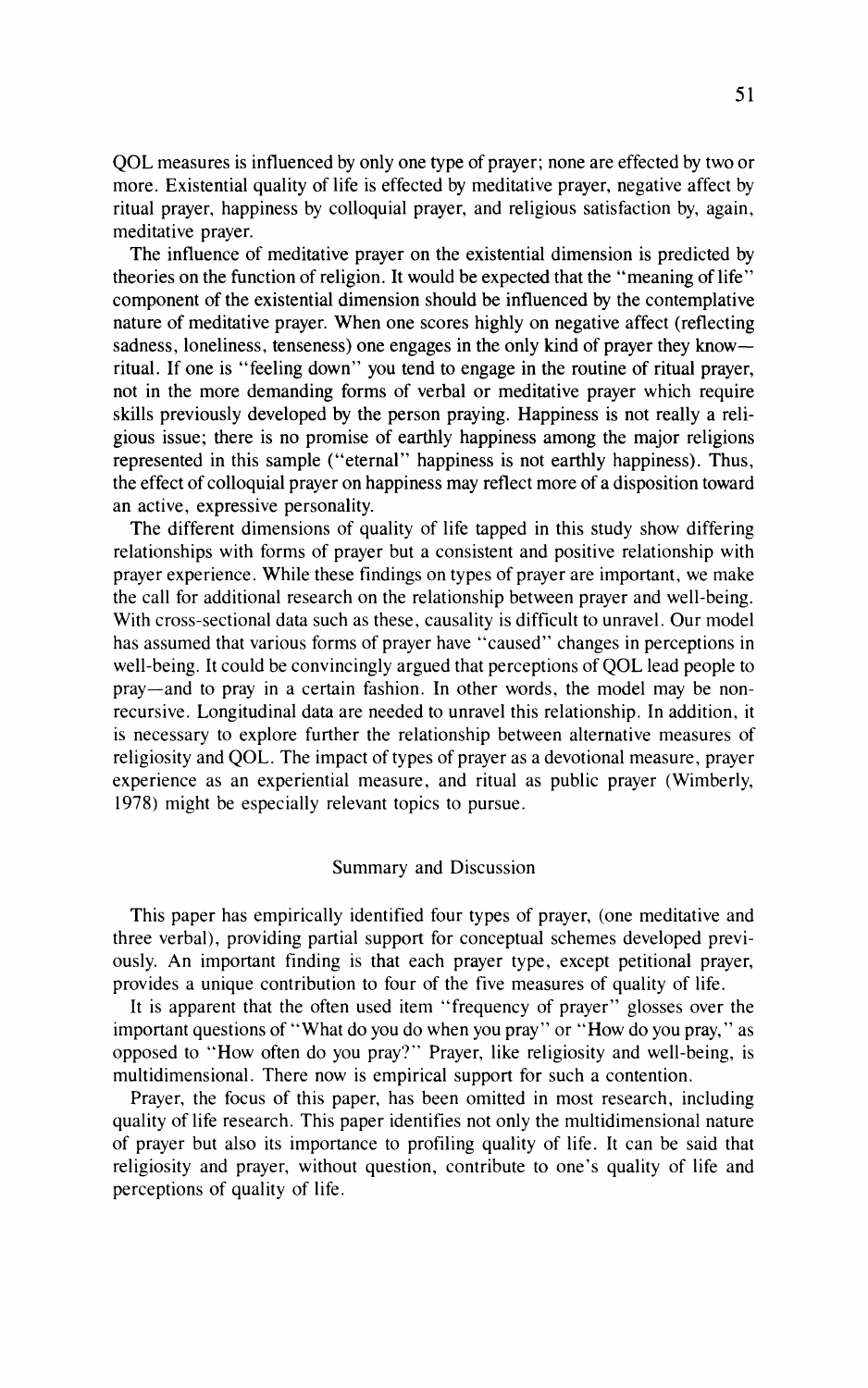#### **NOTES**

1. The authors would like to thank the editor and anonymous reviewers for a number of useful suggestions.

#### REFERENCES

Babbie, Earl<br>1986 1

The Practice of Social Research. Thelmont, Calif.: Wadsworth Pub. Co.

Batson, C. Daniel and W. Larry Ventis<br>1982 – The Religious Experience.

- The Religious Experience. Oxford University Press. New York.
- Chalfant, H. Paul, Robert E. Beckley and C. Eddie Palmer

1987 Religion in Contemporary Society. Mayfield Publishing Co. Palo Alto, CA. Finney, John R., and H. Newton Maloney, Jr.<br>1985 – Empirical studies of Christian pra

- Empirical studies of Christian prayer: A review of the literature. Journal of Psychology and Theology. Vol. IV No. 2:104-115.
- Heiler, Fredreich<br>1958 Praye

Prayer (S. McComb., Ed. and Trans.) Galaxy Books/Oxford University Press. New York. (Original work published in 1932.)

- Johnstone, Ronald L.<br>1988 Religion
- Religion in Society. A Sociology of Religion. Prentice Hall. Englewood Cliffs, N.J.
- McClendon, McKee J. and David J. O'Brien<br>1984 The Subiective Ouality of Life in
	- The Subjective Quality of Life in the Akron Area, 1982-83. The University of Akron. Akron, Ohio 44325.
- McGuire, Meredith B.

1987 Religion: The Social Context. Wadsworth Publishing Company. Belmont, CA. Meadow, Mary Jo and Richard D. Kahoe<br>1984 – Psychology of Religion. Harp

Psychology of Religion. Harper & Row. New York.

Pratt, James B.

- 1930 The Religious Consciousness. MacMillan. New York.
- Roberts, Keith A.<br>1984 Religi

Religion in Sociological Perspective. The Dorsey Press. Homewood, IL.

- Spilka, Bernard, Ralph W. Hood, and Richard L. Gorsuch
- 1985 The Psychology of Religion: An Empirical Approach. Prentice Hall. Englewood Cliffs, N.J.

Wimberley, Ronald C.<br>1978 Dimension

Dimensions of Commitment: Generalizing From Religion to Politics. Journal for the Scientific Study of Religion. Vol.  $17$ , No.  $3:2\overline{2}5-240$ .

#### APPENDIX **A**

| Quality of Life Measures                                                                                                                          |                                      |  |  |  |  |  |  |  |
|---------------------------------------------------------------------------------------------------------------------------------------------------|--------------------------------------|--|--|--|--|--|--|--|
| Factor 1: General Satisfaction with Life                                                                                                          | Factor Loading<br>(Oblimin Rotation) |  |  |  |  |  |  |  |
| Which number from 1-7 best describes how miserable<br>or enjoyable your life is these days?<br>Which number describes how disappoint or rewarding | .899                                 |  |  |  |  |  |  |  |
| your life is these days?                                                                                                                          | -871                                 |  |  |  |  |  |  |  |
| How dissatisfied or satisfied you are with your life?                                                                                             | .801                                 |  |  |  |  |  |  |  |
| How boring or interesting is it?                                                                                                                  | .777                                 |  |  |  |  |  |  |  |
| $(Crohach's Alpha = .910)$                                                                                                                        |                                      |  |  |  |  |  |  |  |